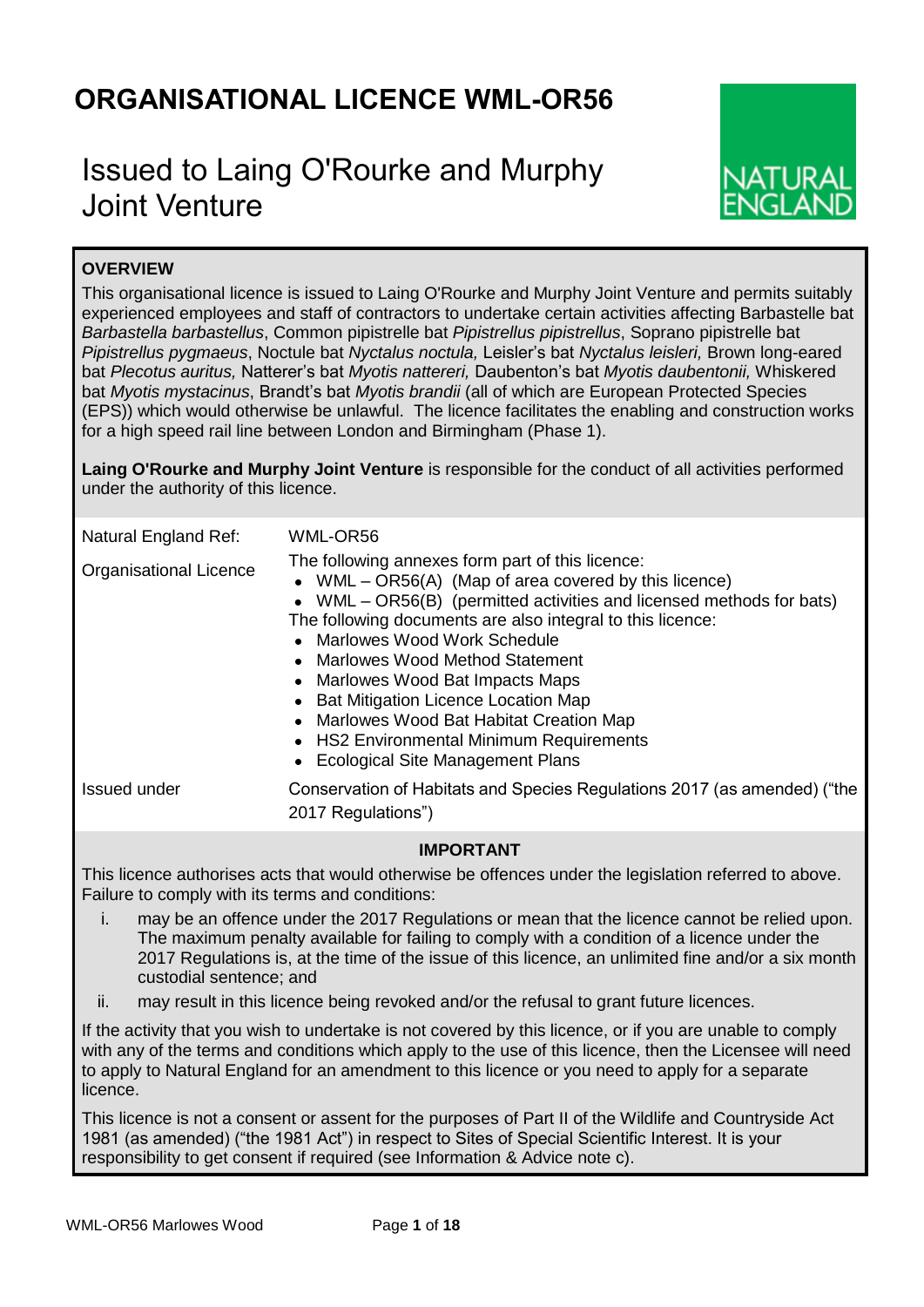Under the 2017 Regulations Natural England has granted this licence for Barbastelle bat *Barbastella barbastellus*, Common pipistrelle bat *Pipistrellus pipistrellus,* Soprano pipistrelle bat *Pipistrellus pygmaeus,* Noctule bat *Nyctalus noctula,* Leisler's bat *Nyctalus leisleri,* Brown long-eared bat *Plecotus auritus,* Natterer's bat *Myotis nattereri,* Daubenton's bat *Myotis daubentonii*, Whiskered bat *Myotis mystacinus*, Brandt's bat *Myotis brandii* for the purpose of:

**Imperative reasons of overriding public interest including those of a social or economic nature and beneficial consequences of primary importance for the environment, under regulation 55(2)(e) of the 2017 Regulations, being satisfied that as regards the purpose specified in this licence that there is no satisfactory alternative and that the actions authorised will not be detrimental to the maintenance of the populations of the species concerned at a favourable conservation status in their natural range.**

to: **Laing O'Rourke and Murphy Joint Venture** (hereafter referred to as the "**Licensee**") of Sixth Floor, Cornerblock, Two Cornwall Street, Birmingham, West Midlands, B3 2DX

**To:** Carry out the activities detailed in

 $\bullet$  Annex WML – OR56(B)

**Between the dates of:** 06 April 2020 and 31st December 2030

**Project Description:** Licensed activities associated with enabling and construction works for a high speed rail line between London and Birmingham (Phase 1).

**At:** The Licensed Area as shown hatched in orange on the map in Annex WML– OR56(A) which includes Marlowes Wood.

This licence is granted subject to the Licensee, including its servants and named agents, adhering to:

- the licence terms and conditions specified below and in the Annexes to this licence: and
- the Marlowes Wood Method Statement, the Marlowes Wood Work Schedule, the Marlowes Wood Bats Impacts Map, the Marlowes Wood Bat Compensation Maps, and the HS2 Environmental Minimum Requirements.

Terms and requirements that express conditionality are conditions of this licence whether so called or not.

The headings used in this licence and its Annexes are for convenience only and shall have no effect upon the interpretation of this licence or its conditions.

| Accredited Agent(s)     | A suitably trained and experienced person who has been appointed by the<br>Named Ecologist (in accordance with Condition 3) and who is able to carry<br>out work under this licence without the personal supervision of the Named<br>Ecologist.                                                   |
|-------------------------|---------------------------------------------------------------------------------------------------------------------------------------------------------------------------------------------------------------------------------------------------------------------------------------------------|
| <b>Appointed Person</b> | An employee of the Licensee who is nominated to act as a single point of<br>contact for Natural England with regard to this licence and is responsible<br>for overseeing use of the licence, including record keeping, reporting and<br>compliance.                                               |
| Assistant(s)            | A person assisting a Named Ecologist or Accredited Agent who has been<br>appointed by the Named Ecologist (in accordance with Condition 3) and<br>who is only authorised to act under this licence whilst they are under the<br>direct supervision of the Named Ecologist or an Accredited Agent. |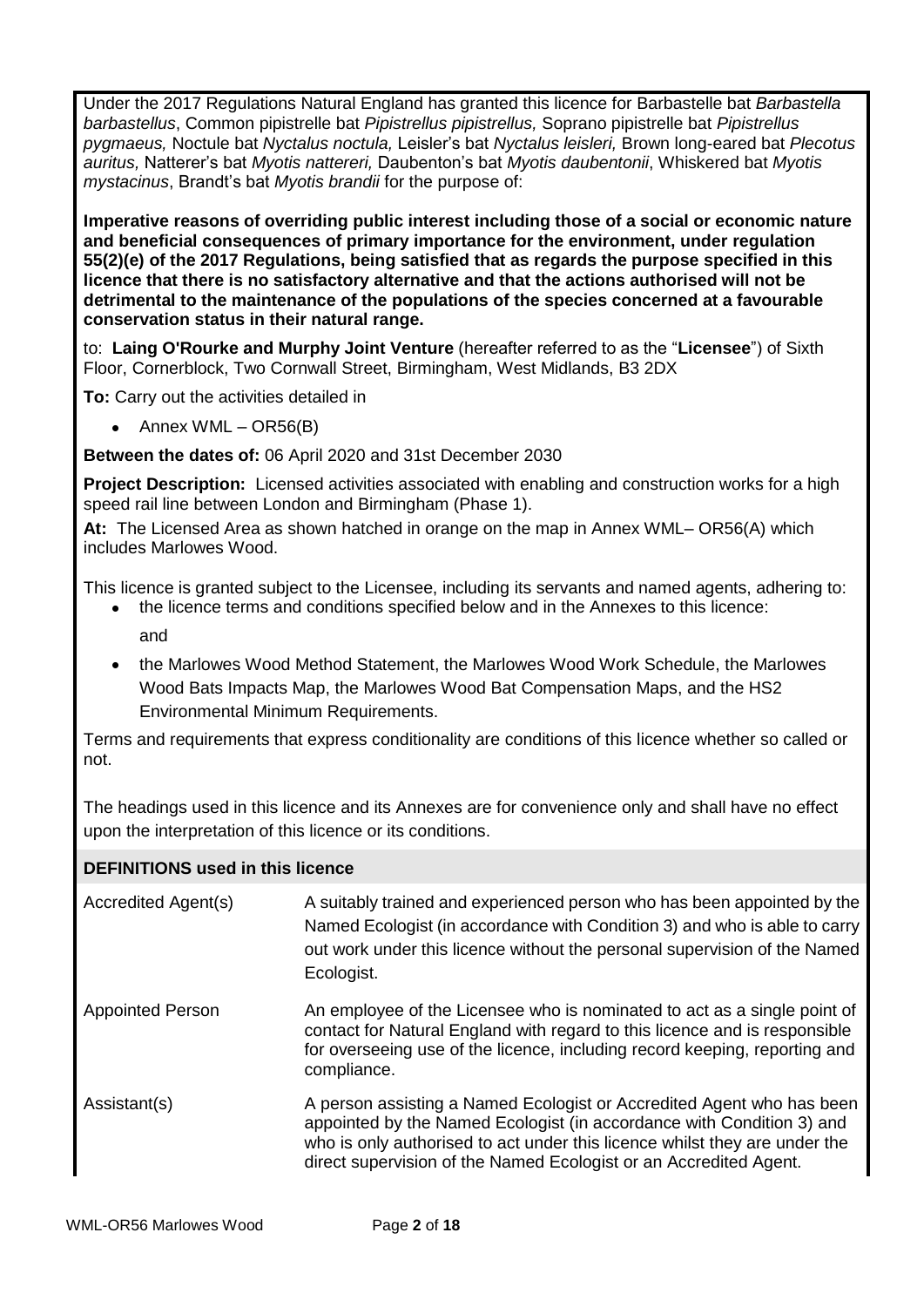| <b>HS2 Environmental</b><br>Minimum Requirements                                                     | The environmental minimum requirements set out the government's high<br>level environmental and sustainability commitments that accompany the<br>High Speed Rail (London - West Midlands) Act 2017.                                                                                                                                                                                           |  |  |  |  |
|------------------------------------------------------------------------------------------------------|-----------------------------------------------------------------------------------------------------------------------------------------------------------------------------------------------------------------------------------------------------------------------------------------------------------------------------------------------------------------------------------------------|--|--|--|--|
| <b>Ecological Site</b><br>Management Plans<br>(ESMPs)                                                | HS2 Ltd Contractors are required to produce ESMPs for habitat creation<br>areas, designated sites and ancient woodlands, as prescribed by<br>paragraph 4.8.3 of the Environmental Minimum Requirements (EMRs).<br>These plans set out the site-specific control measures for HS2<br>contractors working within local authorities along the Phase One route.                                   |  |  |  |  |
| Licensed Area                                                                                        | The area covered by this licence including Marlowes Wood extending<br>between SP23367929 - SP23357858, as shown hatched in orange on<br>the map in Annex WML-OR56(A).                                                                                                                                                                                                                         |  |  |  |  |
| Named Ecologist                                                                                      | Ian Davidson-Watts (NE Customer Number C136201), being a<br>professional ecological consultant who has satisfied Natural England that<br>he has the relevant skills, knowledge and experience of the species<br>concerned (or such other person as approved in writing by Natural<br>England) and who is authorised by the Licensee to act on its behalf for<br>the purposes of this licence. |  |  |  |  |
| <b>Marlowes Wood Bat</b><br><b>Impacts Maps</b>                                                      | The two impact maps, given reference numbers Figure Da and Figure<br>Db, of the Licenced Area submitted to Natural England on 02 April 2020,<br>or the latest revised version that has been submitted by the Licensee and<br>approved in writing by Natural England.                                                                                                                          |  |  |  |  |
| <b>Bat Mitigation Licence</b><br><b>Location Map</b>                                                 | The map, given reference number C5a, of the Licenced Area submitted<br>to Natural England on 02 April 2020, or the latest revised version that has<br>been submitted by the Licensee and approved in writing by Natural<br>England.                                                                                                                                                           |  |  |  |  |
| <b>Marlowes Wood Bat</b><br><b>Habitat Creation Map</b>                                              | The two maps, given reference numbers Figure E3a and Figure E3b, of<br>the Licenced Area submitted to Natural England on 20 March 2020, or<br>the latest revised version that has been submitted by the Licensee and<br>approved in writing by Natural England.                                                                                                                               |  |  |  |  |
| <b>Marlowes Wood Method</b><br><b>Statement</b>                                                      | The method statement for bats at the Licensed Area, submitted to<br>Natural England using template WML-A13.3, on 2 <sup>nd</sup> April 2020, or the<br>latest revised version that has been submitted by the Licensee and<br>approved in writing by Natural England.                                                                                                                          |  |  |  |  |
| <b>Marlowes Wood Work</b><br>Schedule                                                                | The schedule of works at the Licensed Area, submitted to Natural<br>England using template WML-A13a-E5a&b, 2 <sup>nd</sup> April 2020 or the latest<br>revised version that has been submitted by the Licensee and approved in<br>writing by Natural England.                                                                                                                                 |  |  |  |  |
| References to specific sections, figures or other parts of a document apply to the relevant section, |                                                                                                                                                                                                                                                                                                                                                                                               |  |  |  |  |

figure or part in the revised and approved version unless otherwise stated.

# **LICENCE CONDITIONS**

1. This licence includes Annex WML-OR56(A) and Annex WML-OR56(B), which contain additional terms and conditions of use.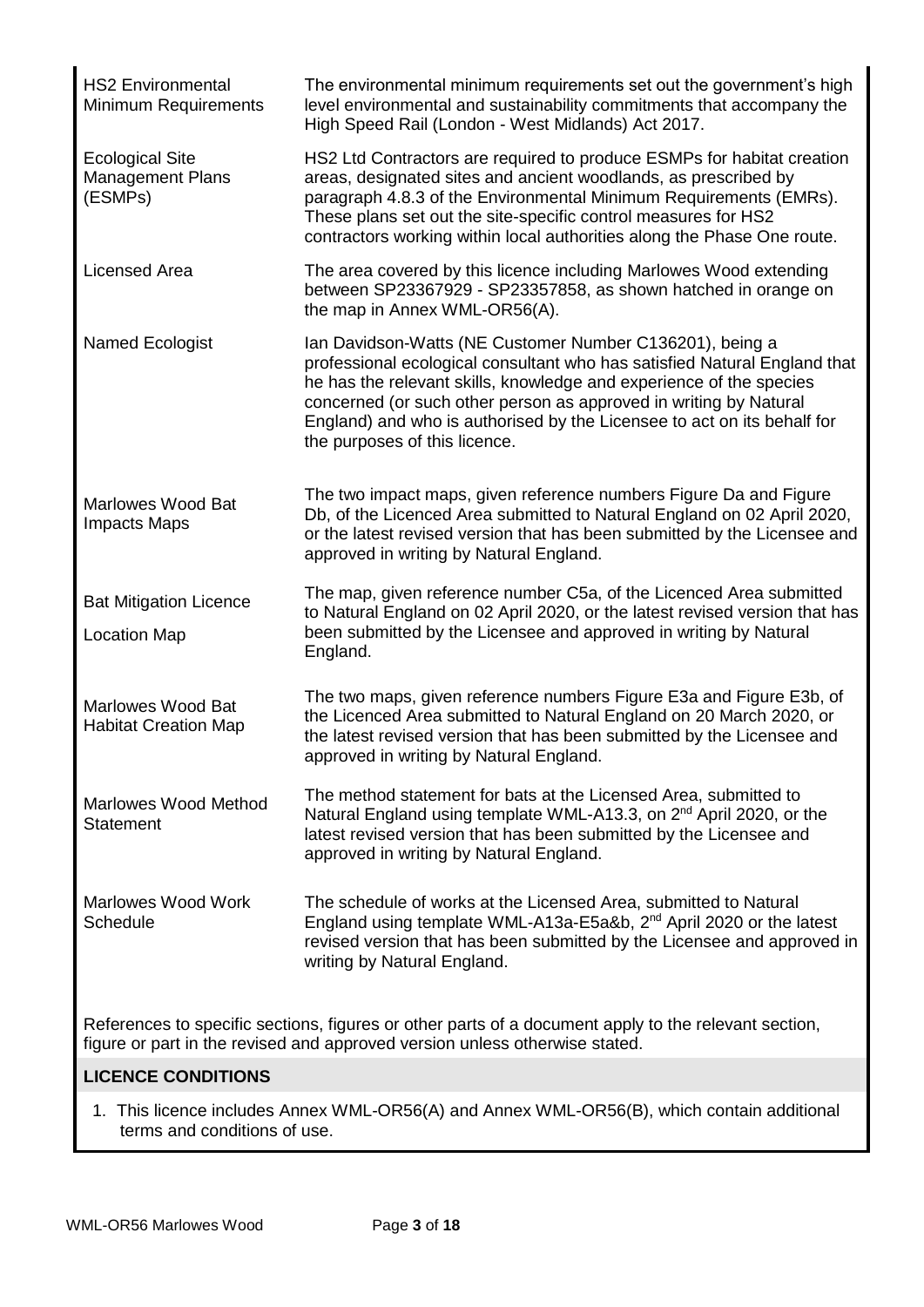# **People authorised to use this licence**

- 2. Licensed activities may only be carried out under this licence by:
	- a) the Named Ecologist;
	- b) Accredited Agents; and
	- c) Assistants.
- 3. An Accredited Agent or Assistant must carry a signed copy of the authorisation letter from the Named Ecologist, appointing them by name for the purpose of this licence, while carrying out licensed activities in the Licensed Area and must produce this authorisation letter to any police or Natural England officer on request.

## **Working under this licence**

- 4. The Licensee has primary responsibility for ensuring that all activities carried out in the Licensed Area comply with the terms and conditions of the licence.
- 5. Before commencing activities under this licence, the Licensee shall nominate an Appointed Person whose details will be provided to Natural England in writing to oversee use of this licence. The Licensee shall promptly update Natural England in writing of a replacement Appointed Person if that person changes.
- 6. The Named Ecologist is responsible for undertaking and/or overseeing the work undertaken in respect of the licensed species. The Named Ecologist is responsible for checking the suitability and competence of any Accredited Agents or Assistants employed in the Licensed Area to undertake the required duties.
- 7. The Licensee and all persons acting under this licence must comply with:
	- a) the terms and conditions of this licence and its Annexes WML OR56(A) and WML OR56(B); and
	- b) the Marlowes Wood Method Statement, Bat Mitigation Licence, Marlowes Wood Location Map, the Marlowes Wood Work Schedule, the Marlowes Wood Bat Impacts Map and the Marlowes Wood Bat Compensation Maps; and
	- c) HS2 Environmental Minimum Requirements.
- 8. If there are conflicts or inconsistencies between commitments in the documents in condition 7(b) and the terms and conditions of this licence and its annexes, the licence and annexes will prevail. Any other conflicts or inconsistencies between the documents in condition 7(b) will be interpreted on a precautionary basis to ensure the protection of bats.
- 9. While engaged in licensed activities, the Licensee shall make a copy of the licence and its Annexes available for inspection on each site in the Licensed Area where the activities are taking place and shall produce it on demand to any constable or an officer of Natural England.
- 10. All reasonable precautions must be taken to ensure that unnecessary suffering and harm to the species covered by this licence is avoided.

## **Where the licence may be used**

11. This licence may only be used within the Licensed Area and for the activities specified in Annex WML–OR56(B).

# **Surveying and Monitoring**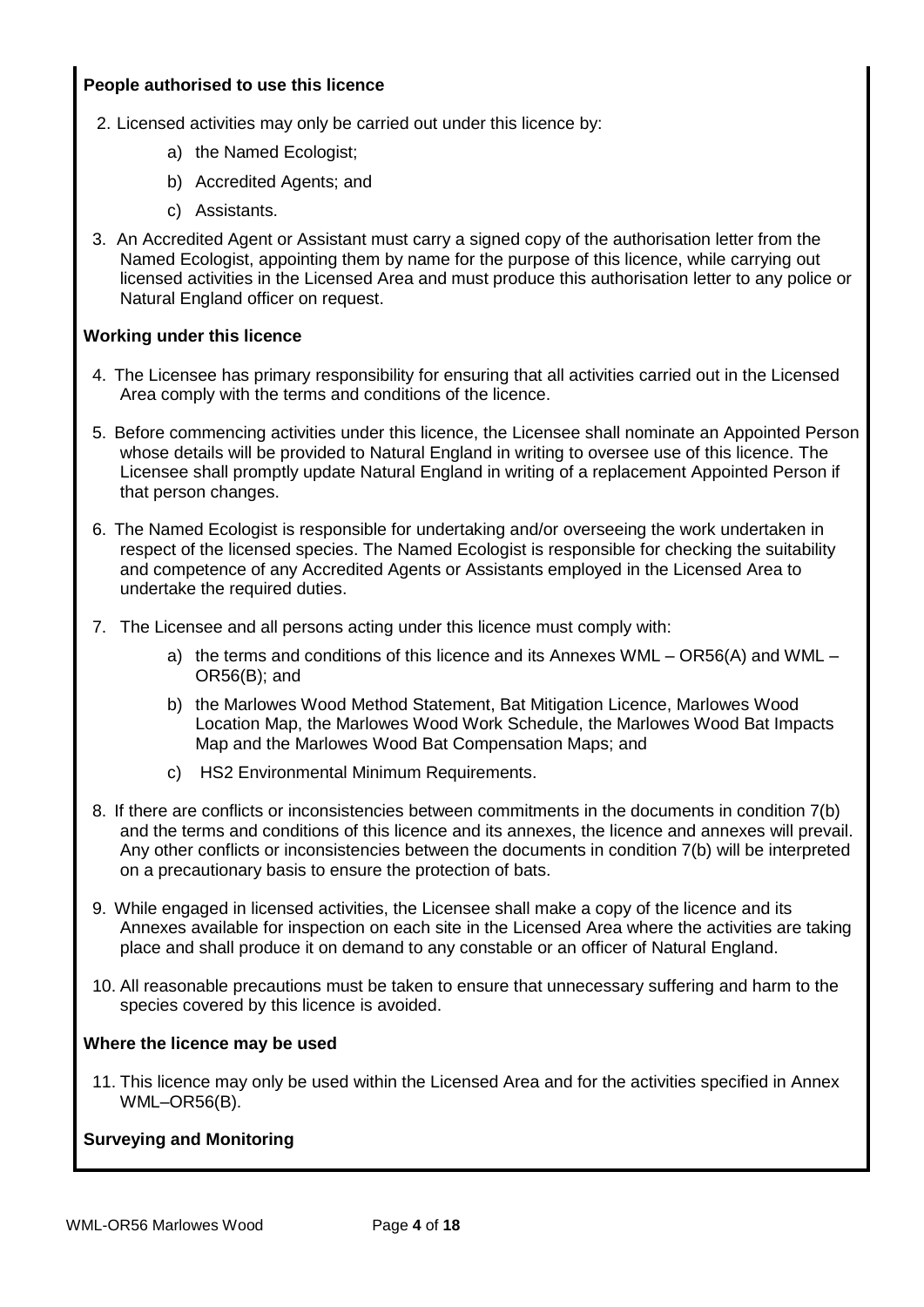- 12. Pre felling surveys must be appropriately resourced and undertaken at suitable times and in accordance with Annex WML-OR56(B).
- 13.Monitoring must be undertaken in accordance with section E4.2b of the Marlowes Wood Method Statement. Any relevant amendments to monitoring will be agreed with Natural England through a licence modification request.

## **Recording and reporting requirements**

- 14.The Licensee must maintain a record of all bat-related activities carried out under the authority of this licence necessary for reporting to Natural England, including (as a minimum):
	- a) a list of all persons authorised to act under the licence and in what capacity (i.e. Accredited Agent or Assistant);
	- b) any action undertaken under this licence;
	- c) any mitigation or compensation provision;
	- d) any surveying and monitoring conducted;
	- e) any dead or injured bat found in the Licensed Area; and
	- f) any incidents or reports of activities in breach of this licence, including details of steps taken, and any disciplinary, remedial or corrective action.

These records are to be kept until two years after the final licensed action is undertaken and are to be made available for inspection by Natural England at any reasonable time.

- 15.Survey and monitoring records for bats must be submitted to the Local Biological Record Centre and to the relevant national recording scheme (or National Biodiversity Network (NBN) Atlas if there is no appropriate scheme) every other year.
- 16.An annual report of activities conducted under this licence must be sent by the Licensee to Natural England (at the address given below) for the first reporting year of 06 April 2020 – 31 December 2020 and submitted by 14 January 2020, and thereafter by 14 January for each subsequent reporting year of 01 January – 31 December, even if the licence is not used.

## **Future management**

17.All ESMPs applicable to the Licensed Area, or any part of it, must be updated by or on behalf of the Licensee in line with the licensing requirements of the Marlowes Wood Method Statement. The Licensee shall ensure compliance with the requirements of all ESMPs applicable to the Licensed Area, or any part of it, for the full period of the licence and will consult with Natural England in relation to any amendment or proposed amendment to any such ESMP.

## **Licence compliance**

- 18.For the purpose of ascertaining whether the conditions of this licence are being, or have been, complied with, the Licensee, the Named Ecologist and each Accredited Agent, Appointed Person and Assistant shall permit an officer of Natural England reasonable access to land where operations are being undertaken under this licence. Officers of Natural England shall also be permitted to be present during any operations carried out under the authority of this licence. Any such officer of Natural England may be required to produce his/her identification on demand and will be permitted to be accompanied by such persons as he/she considers necessary for the purpose of the visit. The Named Ecologist and each Accredited Agent, Appointed Person and Assistant shall give all reasonable assistance to an officerof Natural England and any persons accompanying him/her.
- 19.Failure to comply with the terms and conditions of this licence (including the recording and reporting requirements) will, by default, render this licence null and void and it may not be relied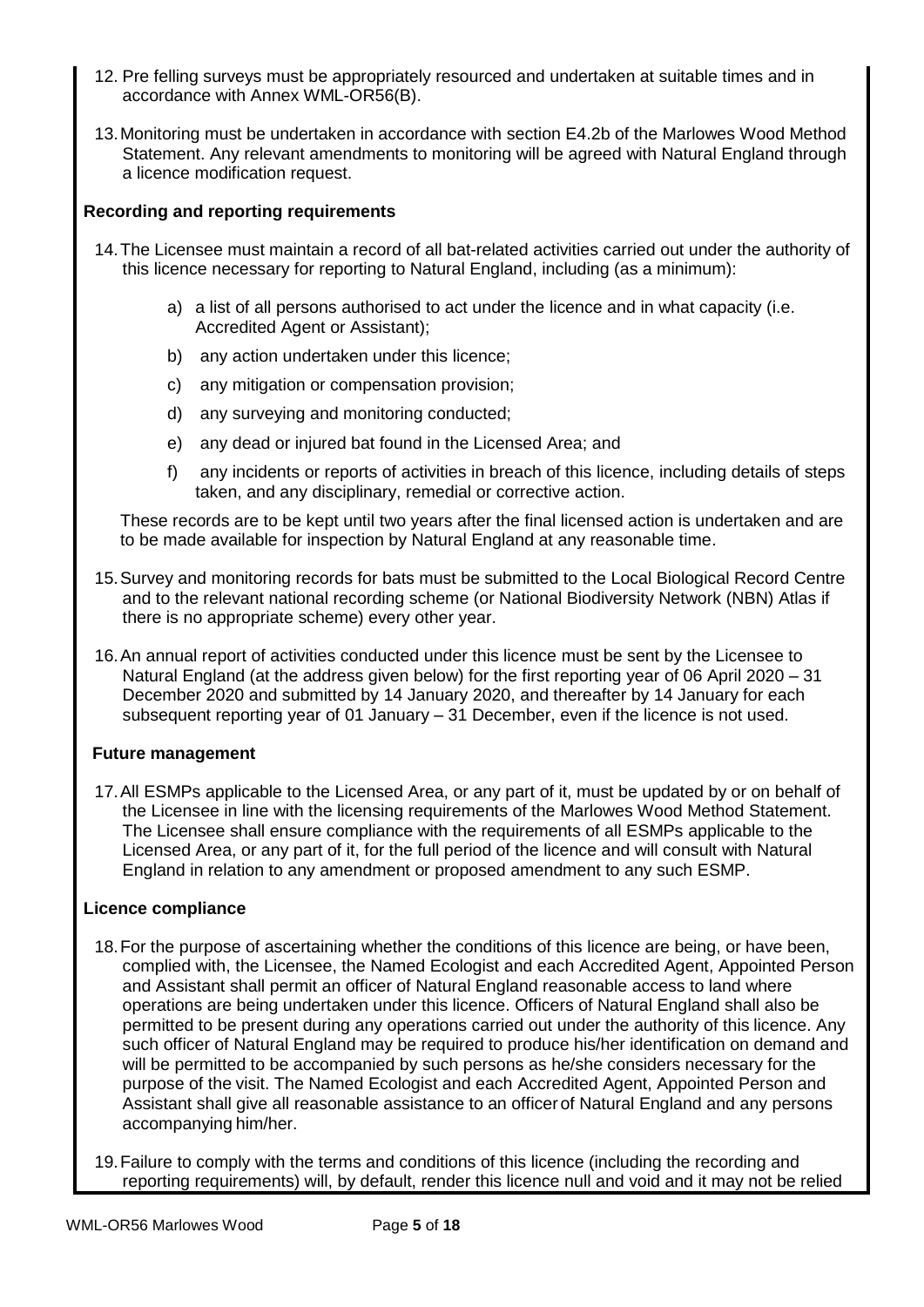upon until such time that Natural England confirms in writing that its use may resume.

20.Natural England must be informed of all breaches to this licence within 48 hours of the Licensee becoming aware of a breach occurring. Unless advised otherwise by Natural England, the Licensee must take the necessary steps to address any breaches or poor practice identified as soon as practicable.

Issued by and on behalf of Natural England on: 06 April 2020

# **INFORMATION and ADVICE**

- a. Any requests for information in a licence will be considered under the Environmental Information Regulations 2004 and the Freedom of Information Act 2000 as appropriate.
- b. The licence may be modified, extended, terminated or revoked at any time by Natural England or the Secretary of State, but this will not be done unless there are good reasons for doing so.
- c. This licence conveys no authority for actions prohibited by any other legislation. For example, anyone acting under this licence is not exempt from the provisions of Section 28E of the 1981 Act. This means that owners/occupiers are obliged to give notice to Natural England if they propose to carry out an operation likely to damage a Site of Special Scientific Interest (SSSI). To identify SSSIs and the features for which they are designated, refer to www.magic.gov.uk. For further advice or to request consent for an activity please contact the Natural England 'Responsible Officer' for the relevant site(s). Contact details are available from the Natural England Enquiry Service (see below).
- d. No person convicted on or after 1 January 2010 of an offence under the Conservation of Habitats and Species Regulations 2017, the 1981 Act, the Protection of Badgers Act 1992, the Deer Act 1991, the Hunting Act 2004, the Wild Mammals (Protection) Act 1996, the Animal Welfare Act 2006 or the Protection of Animals Act 1911 (all as amended) may use this licence without the permission of Natural England unless, in respect of that offence, either:
	- i. they are a rehabilitated person for the purposes of the Rehabilitation of Offenders Act 1974 and their conviction is treated as spent; or
	- ii. a court has made an order discharging them absolutely.

Any request to use the licence by a person to whom this note applies will be considered on its merits.

e. The common name or names of species given in the Licence, Annexes, and associated documents are included by way of guidance only; in the event of any dispute or proceedings, it is the scientific name of a species that will be taken into account.

## **Training requirements**

f. Training must be relevant to the conditions and the activities permitted by the licence and should be undertaken at regular intervals. This should include: identification of European and other protected species, and non-native species relevant to the activities authorised by this licence and signs indicating they may be present; surveying techniques; best practice guidance and reasonable avoidance measures; mitigation techniques and methods, and a working knowledge of the relevant law.

#### **General Welfare Considerations**

- g. Persons acting under this licence may photograph any protected species named in this licence in connection with licensed work provided that this causes no additional disturbance or any other harm.
- h. Under the Animal Welfare Act 2006 it is an offence to cause any unnecessary suffering to an animal under the control of man (section 4). This applies to the treatment of animals (including non-target species) held in nets, traps, etc.

## **The limits of licences**

- i. Licences permit action only for the purposes specified on that licence.
- j. Licences do not permit actions prohibited under any other legislation (unless it is clearly stated that the licence does), nor do they confer any right of entry upon land.
- k. Unless otherwise stated the provisions of Natural England licences only apply landward of the mean low water mark in England. The Marine Management Organisation is responsible for all licensing seaward of the mean low water mark.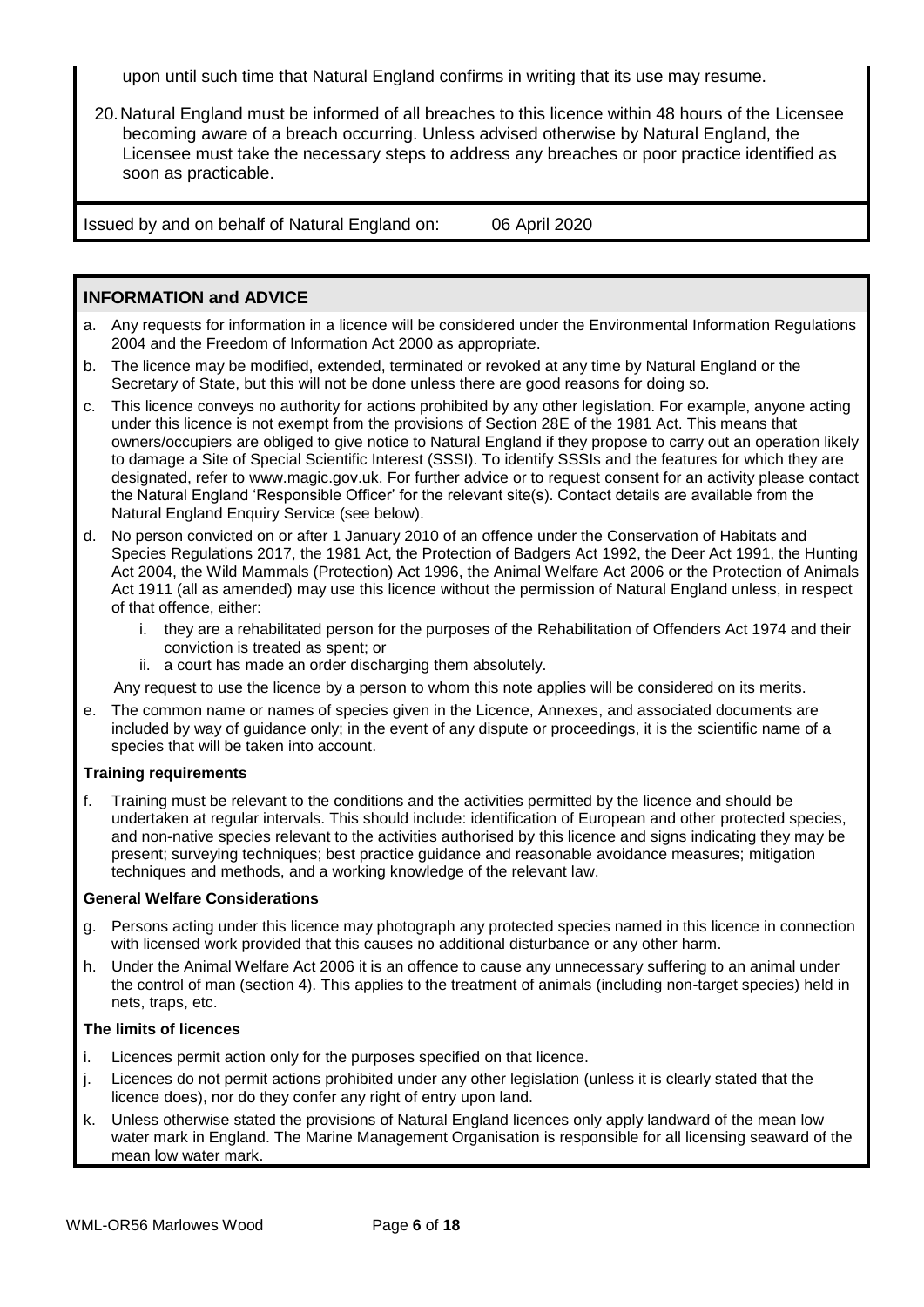l. No work shall be carried out under this licence on a National Nature Reserve except with the prior written permission of Natural England's 'SSSI Adviser' for the relevant site(s) (contact details available from Enquiry Service – see below ).

#### **Compliance and enforcement**

- m. The Licensee is expected to monitor compliance with the licence and to take action in the event that poor practice and/or non-compliance are identified. A person may be barred from using this licence by Natural England, for example, if that person breaches the conditions of this licence. In these circumstances Natural England will notify the Licensee.
- n. Natural England checks compliance with licences and the attached conditions. Where breaches are identified, these may be subject to enforcement action.

| <b>Contact details for Natural England</b>                                           | Other useful contacts                                                                                                        |  |  |  |
|--------------------------------------------------------------------------------------|------------------------------------------------------------------------------------------------------------------------------|--|--|--|
| For licensing enquiries (& Reporting):                                               | Local Record Centres: to find out where your nearest Local                                                                   |  |  |  |
| Telephone 020 802 61089                                                              | Record Centre is visit the Association of Local Environmental<br>Record Centres website at: http://www.alerc.org.uk/find-an- |  |  |  |
| HS2wildlifelicensing@naturalengland.org.uk<br>Email                                  | Irc.html                                                                                                                     |  |  |  |
| <b>Postal address</b>                                                                |                                                                                                                              |  |  |  |
| Wildlife Licensing, Natural England, Horizon House,<br>Deanery Road, Bristol BS1 5AH | Legislation: to view the full text of the legislation referred to in<br>this licence visit http://www.legislation.gov.uk     |  |  |  |
| For other enquiries use the Enquiry Service:                                         | <b>Feedback and Complaints:</b> we welcome and value your                                                                    |  |  |  |
| 0300 060 3900<br><b>Telephone</b>                                                    | compliments, complaints, suggestions and comments about our                                                                  |  |  |  |
| Email<br>enquiries@naturalengland.org.uk                                             | services. Please see our 'Contact us' section for more details.                                                              |  |  |  |
| Web<br><b>Natural England - GOV.UK</b>                                               | https://www.gov.uk/government/organisations/natural-<br>england#org-contacts                                                 |  |  |  |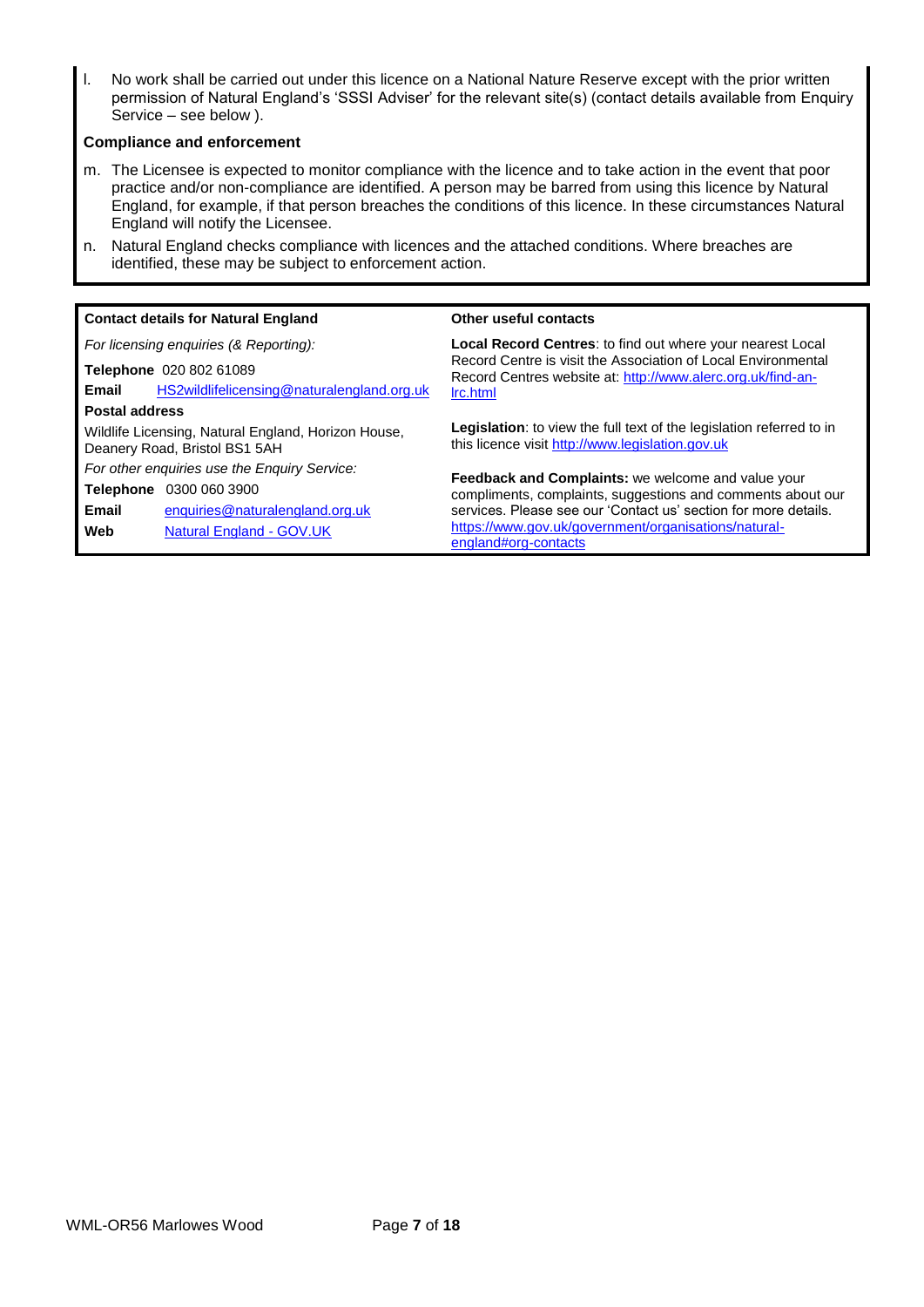## **Using and Sharing Your Information**

#### **Who is collecting my data?**

The data controller is Natural England, Foss House, Kings Pool, 1-2 Peasholme Green, York, Y01 7PX. You can contact the Natural England Data Protection Manager at: Natural England, County Hall, Spetchley Road, Worcester, WR5 2NP; [foi@naturalengland.org.uk.](mailto:foi@naturalengland.org.uk)

Any questions about how we are using your personal data and your associated rights should be sent to the above contact. The Data Protection Officer responsible for monitoring that Natural England is meeting the requirements of the legislation is: Defra group Data Protection Officer, Department for Environment, Food and Rural Affairs, SW Quarter, 2nd floor, Seacole Block, 2 Marsham Street, London SW1P 4DF. [DefraGroupDataProtectionOfficer@defra.gsi.gov.uk.](mailto:DefraGroupDataProtectionOfficer@defra.gsi.gov.uk)

#### **What of my data is being collected and how is it used? What is the legal basis for the processing?**

The information on the licence application form and any supporting material will be used by Natural England to undertake our licensing functions. This will include, but is not limited to assessing your application, issuing a licence if applicable, monitoring compliance with licence conditions and collating licence returns and reports. The personal information we will process will include, but is not limited to your name and contact details, customer type and reasons for wanting a licence.

Processing is necessary for the performance of a task carried out in the public interest or in the exercise of official authority vested in the data controller. That task is to conduct the licensing functions as delegated by Defra to Natural England under Part 8 Agreement under section 78 of the Natural Environment and Rural Communities Act 2006

#### **Who will my data be shared with?**

Your personal data may be shared by us with the Department for Food, Environment and Rural Affairs and its executive agencies including the Rural Payments Agency and the Environment Agency. This will be used to monitor and evaluate the effectiveness of our work.

It may also be shared with:

- Police.
- HS2 LTD.

We will respect personal privacy, whilst complying with access to information requests to the extent necessary to enable Natural England to comply with its statutory obligations under the Environmental Information Regulations 2004, and the Freedom of Information Act 2000.

#### **If you are relying on my consent to process my data, can I withdraw my consent**?

No, because the processing is not based on consent.

#### **How long will my data be held for?**

Your personal data will be kept by us for 7 years after the expiry of your licence or longer if stated in the licence conditions.

#### **What will happen if I don't provide the data?**

Failure to provide this information will mean that Natural England will not be able process your licence application.

#### **Will my data be used for automated decision-making or profiling?**

The information you provide is not connected with individual decision making (making a decision solely by automated means without any human involvement) or profiling (automated processing of personal data to evaluate certain things about an individual).

#### **Will my data be transferred outside of the EEA?**

The data you provide will not be transferred outside the European Economic Area.

### **What are my rights?**

A list of your rights under the General Data Protection Regulation, the Data Protection Act 2018, is accessible at: [https://ico.org.uk/for-organisations/guide-to-the-general-data-protection-regulation](https://ico.org.uk/for-organisations/guide-to-the-general-data-protection-regulation-gdpr/individual-rights/)[gdpr/individual-rights/](https://ico.org.uk/for-organisations/guide-to-the-general-data-protection-regulation-gdpr/individual-rights/)

#### **How do I complain?**

You have the right to lodge a complaint with the ICO (supervisory authority) at any time. Should you wish to exercise that right full details are available at: [https://ico.org.uk/for-organisations/guide-to-the-general-data](https://ico.org.uk/for-organisations/guide-to-the-general-data-protection-regulation-gdpr/individual-rights/)[protection-regulation-gdpr/individual-rights/](https://ico.org.uk/for-organisations/guide-to-the-general-data-protection-regulation-gdpr/individual-rights/)

#### **Natural England's Information Charter can be found here:**

<https://www.gov.uk/government/organisations/natural-england/about/personal-information-charter>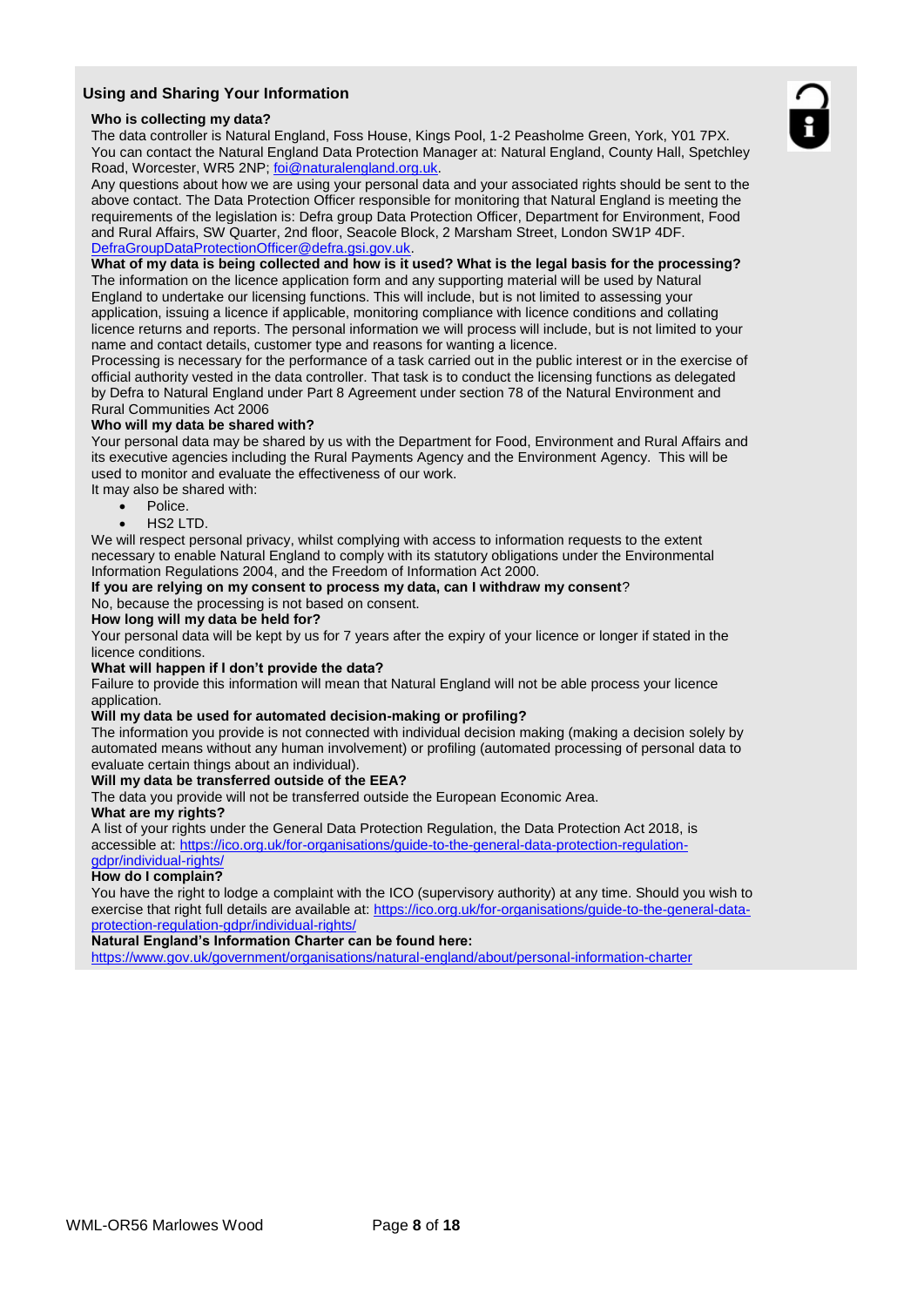# **ANNEX WML – OR56(A)**

This Annex defines the boundaries and areas of the Licensed Area – As shown on Figure C5a:



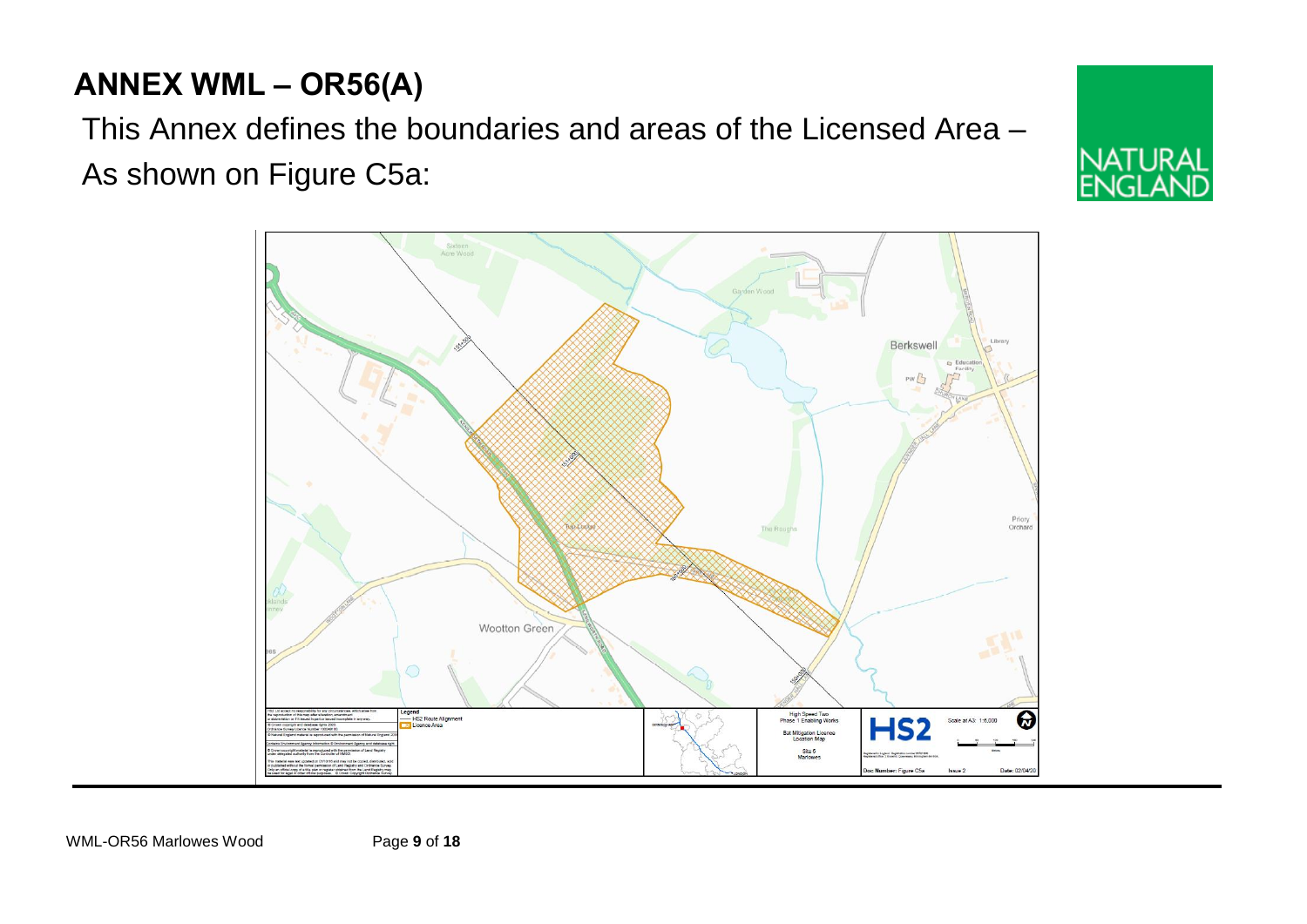# **ANNEX WML – OR56(B)**

# Permitted activities and licensed methods for bats within the Licensed Area



## **OVERVIEW**

This Annex specifies the activities and operations affecting bats that are permitted within the Licensed Area and includes relevant conditions. Surveys and inspections for bats in trees identified as having bat roost potential must be undertaken to establish whether bats are present prior to undertaking tree works. This Annex does not permit works to trees where a species of bat or roost types not covered by this licence is present.

- **Activities permitted** I. Capture
	- II. Transport
	- III. Disturb
	- IV. Damage or destroy the resting places
	- V. Damage or destroy breeding places of specified bat species (See Table 1 and Table 2 below).

This licence permits activities affecting the following roost types only: Feeding roosts; Day roosts; Night roosts; Transitional/occasional roosts; Satellite roosts; Maternity roosts, and Hibernation roosts (see Definitions at Condition B27).

**Purpose(s) for which these activities may be conducted** Imperative reasons of overriding public interest including those of a social or economic nature and beneficial consequences of primary importance for the environment.

## **IMPORTANT**

These activities are subject to the terms and conditions set out in the main licence in addition to those in this Annex. All terms and conditions in this Annex must be fully adhered to whether or not they are identified in Table 1. Terms and conditions that have a particular relevance to an activity are identified in Table 1 for ease of reference only.

Definitions in the main licence also apply to this Annex and further definitions specific to this Annex are set out at Conditions B27 and B28.

## **Interpreting the table of permitted activities and operations**

- *Permitted activities and operations*: a brief description of each activity or operation permitted under the licence.
- *Actions made lawful by this licence:* for each activity or operation listed the presence of a corresponding 'X' indicates which acts are made lawful if conducted in accordance with the terms and conditions of this licence.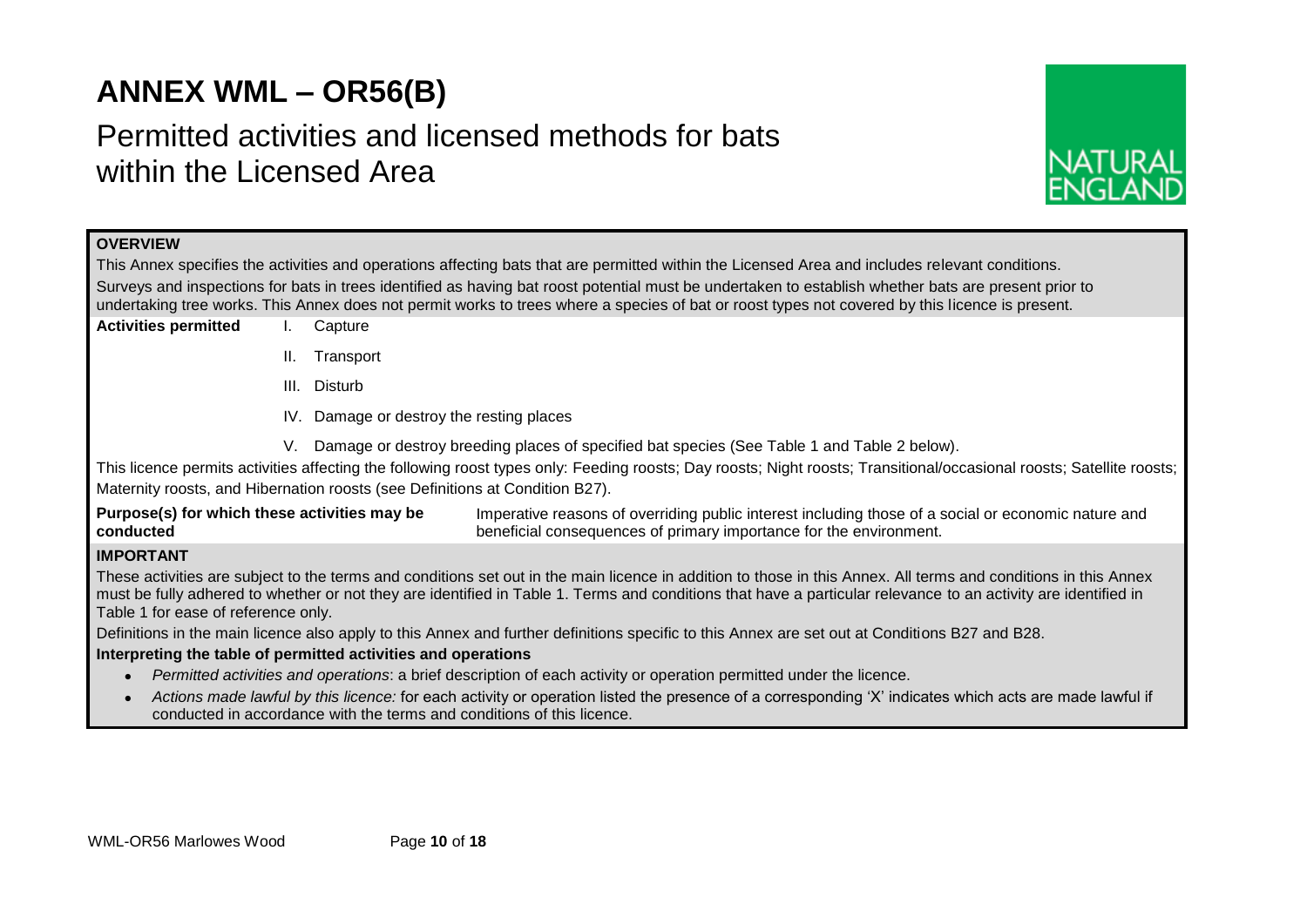| Table 1. Fermitted activities and operations                                     |                                        |           |                |                           |                          |                          |                           |                                                                                            |                                                                                                                                                                                                    |                                                                                                                        |
|----------------------------------------------------------------------------------|----------------------------------------|-----------|----------------|---------------------------|--------------------------|--------------------------|---------------------------|--------------------------------------------------------------------------------------------|----------------------------------------------------------------------------------------------------------------------------------------------------------------------------------------------------|------------------------------------------------------------------------------------------------------------------------|
|                                                                                  | Actions made lawful by this<br>licence |           |                |                           |                          |                          |                           | <b>Additional</b><br>condition No.<br>especially<br>relevant to the<br>action              | <b>Permitted</b><br>methods                                                                                                                                                                        | <b>Species</b><br>permitted                                                                                            |
| <b>Permitted activities</b><br>and operations                                    | Capture                                | Transport | <b>Disturb</b> | resting place<br>Damage   | Damage<br>breeding sites | resting place<br>Destroy | Destroy<br>breeding sites |                                                                                            |                                                                                                                                                                                                    |                                                                                                                        |
| Noise, lighting and<br>vibration caused by<br>construction related<br>activities |                                        |           | X              | $\boldsymbol{\mathsf{X}}$ |                          |                          |                           | B1, B2, B3, B4,<br><b>B10</b>                                                              | Disturbance by<br>noise, lighting and<br>vibration                                                                                                                                                 | Barbastelle, Brandt's bat,<br>Brown long-eared bat,                                                                    |
| Pre-works inspection<br>of trees                                                 | X                                      | X         | X              | $\boldsymbol{\mathsf{X}}$ |                          |                          |                           | B1, B2, B3, B4,<br>B5, B6, B15                                                             | By hand;<br>Endoscope; Torch<br>illumination; Static<br>hand-held net;                                                                                                                             | Common pipistrelle bat,<br>Daubenton's bat, Leisler's bat,<br>Natterer's bat, Noctule bat,<br>Soprano pipistrelle bat, |
| Roost loss through<br>tree felling                                               | X                                      | X         | X              | $\boldsymbol{\mathsf{X}}$ | X                        | Χ                        | $\times$                  | B1, B2, B3, B4,<br>B5, B6, B7, B8,<br>B9, B10, B11,<br>B12, B13, B14,<br>B15, B16, 17, B18 | Exclusion by one<br>way door or valve;<br>Permanent<br>exclusion;<br><b>Destructive Search</b><br>by Soft Demolition;<br><b>Destructive Search</b><br>by Soft Felling;<br>Mechanical<br>Demolition | Whiskered bat                                                                                                          |

### **Table 1: Permitted activities and operations**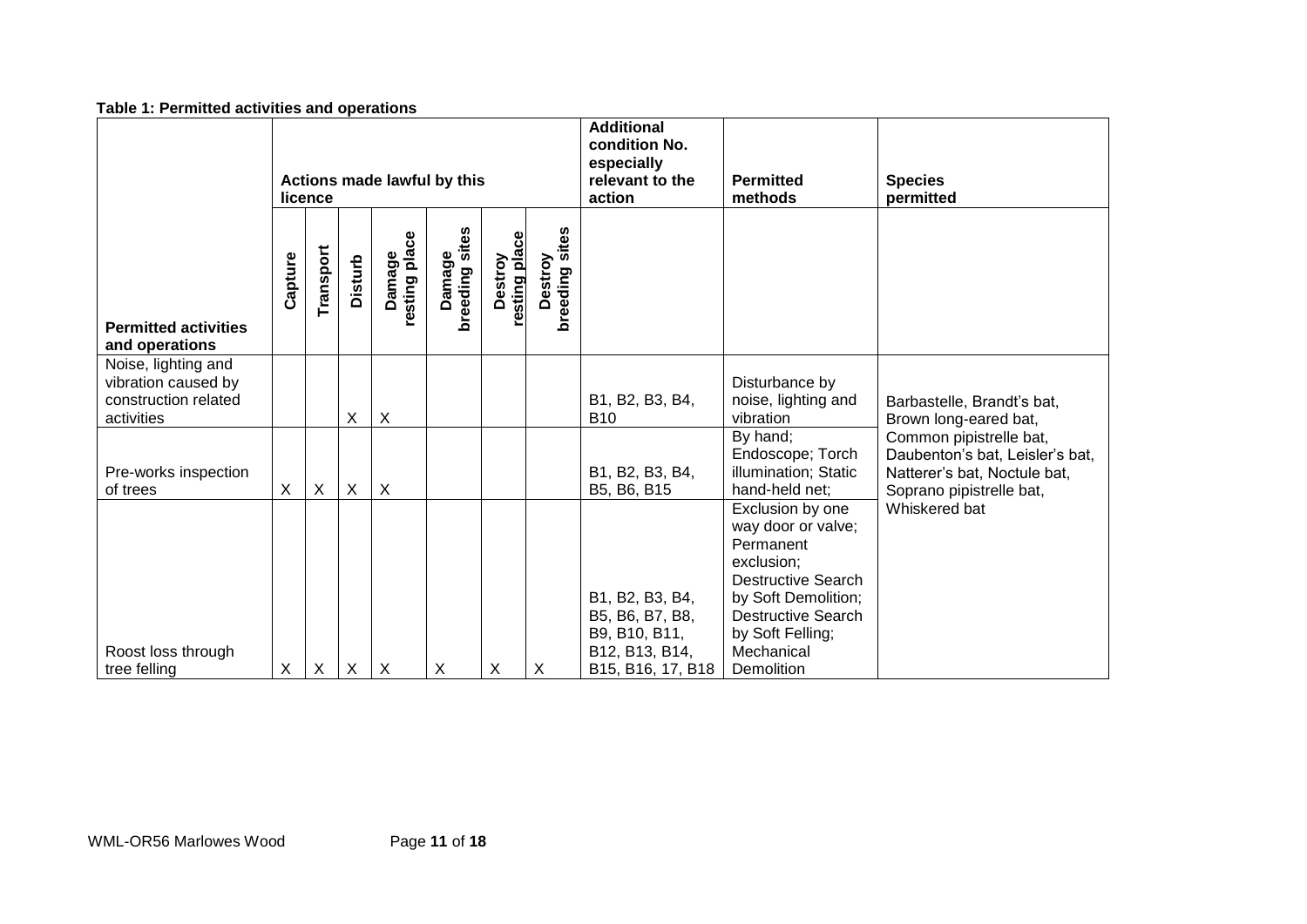| Table 2: Licensable activities and maximum numbers: |  |
|-----------------------------------------------------|--|
|                                                     |  |

| Species                    | Licensable activities and maximum numbers: |           |                |                            |                             |                             |                              |
|----------------------------|--------------------------------------------|-----------|----------------|----------------------------|-----------------------------|-----------------------------|------------------------------|
|                            | Capture                                    | Transport | <b>Disturb</b> | Damage<br>resting<br>place | breeding<br>Damage<br>sites | Destroy<br>resting<br>place | breeding<br>Destroy<br>sites |
| Barbastelle bat            | 5                                          | 5         | Not Specified  | 59                         | $\mathbf 0$                 | 118                         | 0                            |
| Brandt's bat               | 10                                         | 10        | Not Specified  |                            | $\mathbf 0$                 |                             | $\mathsf 0$                  |
| Brown long-<br>eared bat   | 20                                         | 20        | Not Specified  |                            | $\mathbf 0$                 |                             | $\mathsf 0$                  |
| Common<br>pipistrelle bat  | 15                                         | 15        | Not Specified  |                            | $\mathbf 0$                 |                             |                              |
| Daubenton's<br>bat         | 5                                          | 5         | Not Specified  |                            | $\mathbf 0$                 |                             | $\mathsf 0$                  |
| Leisler's bat              | 15                                         | 15        | Not Specified  |                            | $\mathbf 0$                 |                             | $\mathsf 0$                  |
| Natterer's bat             | 25                                         | 25        | Not Specified  |                            | $\mathbf 0$                 |                             | $\overline{7}$               |
| Noctule bat                | 5                                          | 5         | Not Specified  |                            | $\mathbf 0$                 |                             | $\mathsf 0$                  |
| Soprano<br>pipistrelle bat | 20                                         | 20        | Not Specified  |                            | $\overline{0}$              |                             |                              |
| Whiskered bat              | 10                                         | 10        | Not Specified  |                            | $\mathbf 0$                 |                             | $\mathsf 0$                  |

The maximum number(s) stated in the above table refers to the maximum number of individuals of the stated species that can be captured or transported under the terms of this licence and the maximum number/s of resting places (see definition B27) or breeding sites that can be damaged or destroyed under this licence (if applicable).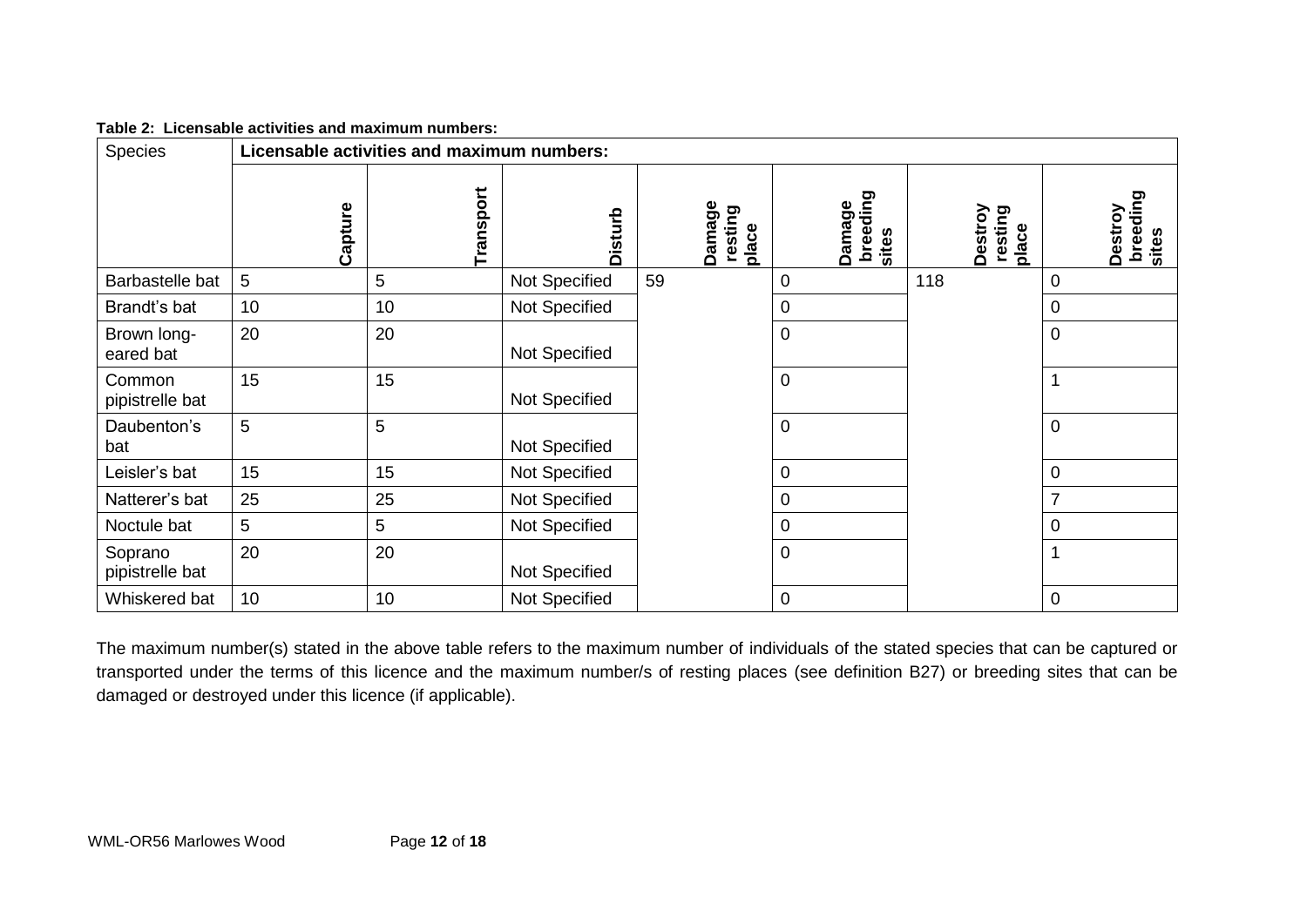# **ANNEX B LICENCE CONDITIONS**

# **Working under this licence:**

- B1. This licence is only to be used in connection with the Project Description and only when alternatives recognised by the Named Ecologist or an Accredited Agent are not appropriate to the conservation of bats.
- B2. The Licensee, the Named Ecologist, Accredited Agents, the Appointed Person and Assistants must adhere to the activities and timescales agreed in the Marlowes Wood Work Schedule**.**
- B3. The Named Ecologist or an Accredited Agent must ensure that all those involved with the licensed works understand by way of a 'tool box talk' that bats are present; the legislation relating to bats; measures that will be used to protect them; good working practices; licensed activities and what to do should bats be found. This information must be provided before any licensed works commence on site. A written record that this has been undertaken, and that it covers the above points, must be kept by the Named Ecologist or Accredited Agent and made available to Natural England or any police officer on request.

# **Methodology:**

- B4. All relevant animal welfare legislation must be complied with at all times.
- B5. All works must be undertaken using best practice methodology to ensure minimal risk to bats. Persons acting under this licence must abide by the advice on excluding bats, handling bats and working in bat roosts in the most up to date edition of the *["Bat Mitigation](http://webarchive.nationalarchives.gov.uk/20140605090108/http:/publications.naturalengland.org.uk/publication/69046?category=31008)  [Guidelines"](http://webarchive.nationalarchives.gov.uk/20140605090108/http:/publications.naturalengland.org.uk/publication/69046?category=31008)* and the *["Bat Workers Manual"](http://jncc.defra.gov.uk/page-2861)*. "*The Bat Survey - [Good Practice Guidelines](http://www.bats.org.uk/pages/batsurveyguide.html)*" are available from the BCT website. You are expected to check whether this guidance has been updated and if so, to ensure that you act in accordance with the most up to date version. In addition to this:
	- a) The use of endoscopes, artificial light from torches, Destructive Search by Soft Demolition (see Definition in Annex Condition B28) temporary obstruction of roost access, temporary or permanent exclusion methods (including installation) and use of static hand held nets must only be undertaken or directly supervised by the Named Ecologist, or an Accredited Agent.
	- b) Where capture and/or handling of bats are necessary, only the Named Ecologist, Accredited Agent, or an Assistant may do so. Capture/handling/exclusion of bats must only be undertaken in conditions suitable for bats to be active.
	- c) Where bats are discovered and taken under this licence they must either be relocated to a suitable roost for the species, or where bats are held this must be done safely and bats released on site at dusk in, or adjacent to, suitable foraging/ commuting habitat in safe areas within or directly adjacent to the pre-works habitat. Where a bat is unexpectedly discovered in adverse weather conditions, condition B14 must be followed.
	- d) Endoscopes and hand held nets are only to be used to assist with the locating and capture of bats.
	- e) Temporary and permanent exclusion must be carried out using techniques specified in the most up to date edition of the '*Bat Workers Manual*'. If one-way exclusion devices are to be used, each device must remain in position for a period of at least 5 consecutive days/ nights throughout a spell of suitable weather conditions, or longer until these conditions prevail.
	- f) Prior to destructive works, an inspection using torches and/or an endoscope must be performed internally to search for the presence of bats. If any bat species covered by this licence is found and is accessible, each will be captured by gloved hand or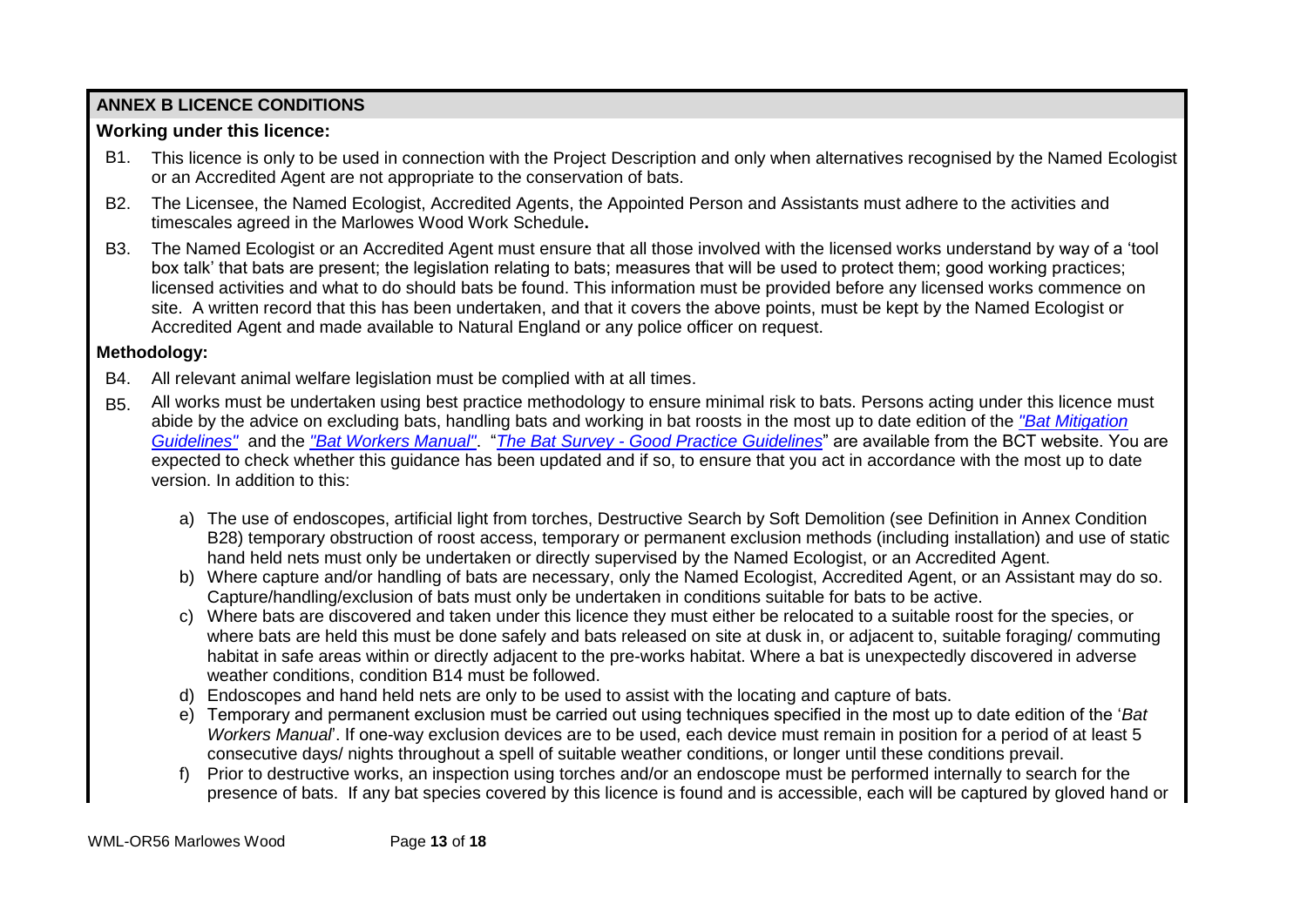hand-held net, given a health check and then each placed carefully inside a draw-string, calico cloth holding bag or similar for transport.

- g) Following inspection and exclusion operations, the removal of any feature with bat roost potential, will be only performed by hand and under direct ecological supervision. Where applicable, materials will be removed carefully away and not rolled or sprung to avoid potential harm to bats. The undersides of materials will be checked by the Named Ecologist or Accredited Agent for bats that may be clung to them before removal.
- B6. For trees that are safe to climb and that possess Potential Roosts Features (PRFs) that can be accessed, pre-felling climbing inspections will be undertaken no more than three days prior to tree felling. For known roosts and PRFs consisting of cavities (or similar), Destructive Search by Soft Felling (see Definition in Annex Condition B28) will take place on the same day as the pre-felling inspection.
- B7. For PRFs confirmed as containing no bats, the PRF will be immediately felled or made unsuitable for bats. Materials used for soft blocking must be appropriate for intended purposed and not risk entrapping or capturing bats or other wildlife.
- B8. For PRFs that contain bats, bats will be removed in line with the procedures specified in Condition B4 above.
- B9. Should bats be discovered inside a tree and cannot be successfully captured due to the nature of the roost feature, climbers will withdraw. In this circumstance, during the active bat season (April-October), an emergence survey followed by dawn re-entry survey in suitable weather conditions will be undertaken in relation to the confirmed roost (using infrared (IR) cameras) to identify when bats have left the roost and not re-entered. This will be followed by tree climbing and soft blocking of the roost prior to felling. If tree climbing is not possible the tree must undergo a Destructive Search by Soft Felling (see Definition in Annex Condition B28).

# **Impacts**:

B10. Disturbance of bats and damage and/or destruction of bat roosts will be limited to those trees shown on the Marlowes Wood Bat Impacts Maps.

# **Undertaking works on roosts under this licence:**

- B11. A written record must be kept of capture and exclusion efforts undertaken, including weather conditions (including over-night minimum temperature and rainfall), numbers and species of bats captured/taken and duration of exclusion process.
- B12. Destructive Searches by soft felling (See Definitions used in this annex) may only be carried out when it is dry and mild and after temperatures have not dropped below 8°C for 4 days.
- B13. Licensable activities impacting satellite, maternity and hibernation roosts (see Definitions at Condition B27) must not be undertaken while the roost is in use for these purposes. Where the roosts are excluded ahead of seasonal use, appropriate compensation (if required) must be in place and available for use prior to exclusions taking place.
- B14. If individual bats are discovered unexpectedly, including during periods of adverse weather, then the following steps must be taken:
	- a. Works to that building/structure must stop immediately. If the Named Ecologist or an Accredited Agent is not on site, he/she must be contacted immediately to attend the site.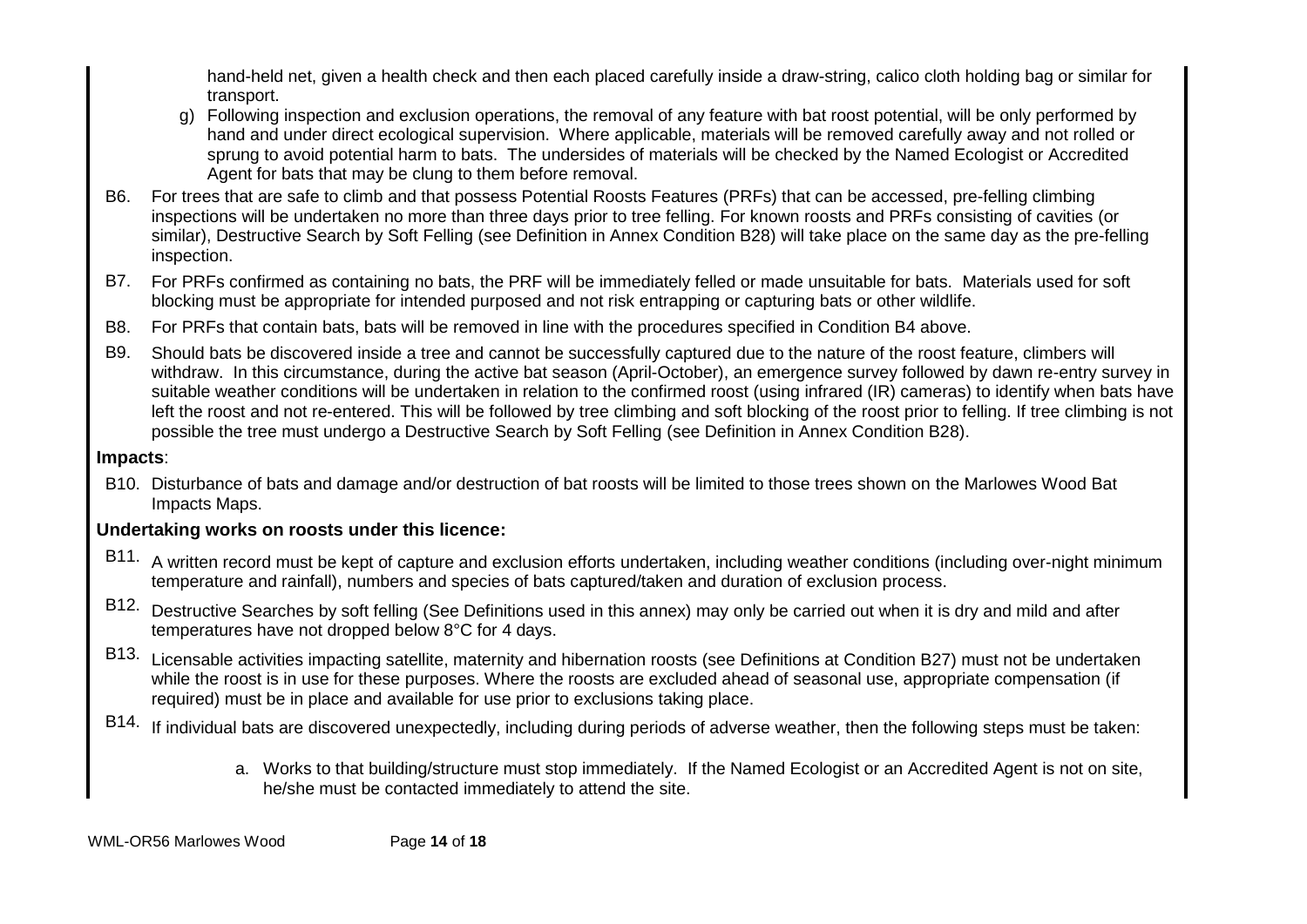- b. Do not expose the bat or cause it to fly out of the roost on its own accord.
- c. The bat must only be handled by the Named Ecologist or an Accredited Agent unless it is in immediate danger. The bat must be carefully placed in a lidded ventilated box with a piece of clean cloth and a small shallow container with some water. The box must be kept in a safe, quiet location.
- d. Care must be taken to avoid rousing the bat during transfer to a suitable location which may be a suitable hibernation box or other alternative roost constructed, providing a safe, quiet environment with stable, suitable temperature and relatively high humidity, safe from further disturbance.
- e. The Named Ecologist must re-assess the structure and determine whether works can continue under this licence, or whether a modification to the licence is required before works re-commence. A written record must be kept of this decision and made available to Natural England or any police officer on request. This incident must also be reported on the licence return form.
- f. Any underweight or injured bats must be taken into temporary care by an experienced bat carer and looked after until such time that the bat can be transferred to a suitable replacement roost at the same site, or weather conditions are suitable for release at the same site.
- B15. Natural England must be notified in writing, to HS2wildlifelicensing@naturalengland.org.uk, within the relevant period identified in Table 3 below depending on the species and number of bats encountered.

| <b>Species</b>            | Number of bats encountered<br>per roost | Notification period to NE | Number of bats<br>encountered per roost | Notification period to NE |
|---------------------------|-----------------------------------------|---------------------------|-----------------------------------------|---------------------------|
| Barbastelle               | 1 or more                               | 48 hours                  | N/A                                     | N/A                       |
| Leisler's                 | 1 or more                               | 48 hours                  | N/A                                     | N/A                       |
| Daubenton's               | Less than 5                             | within 5 working days     | 5 or more                               | 48 hours                  |
| Brown long-eared          | Less than 5                             | within 5 working days     | 5 or more                               | 48 hours                  |
| Brandt's                  | Less than 5                             | within 5 working days     | 5 or more                               | 48 hours                  |
| Whiskered                 | Less than 5                             | within 5 working days     | 5 or more                               | 48 hours                  |
| Natterer's                | Less than 5                             | within 5 working days     | 5 or more                               | 48 hours                  |
| Noctule                   | Less than 5                             | within 5 working days     | 5 or more                               | 48 hours                  |
| <b>Common Pipistrelle</b> | Less than 10                            | within 5 working days     | 10 or more                              | 48 hours                  |
| Soprano Pipistrelle       | Less than 10                            | within 5 working days     | 10 or more                              | 48 hours                  |

# **Table 3. Notification periods based on species and number encountered**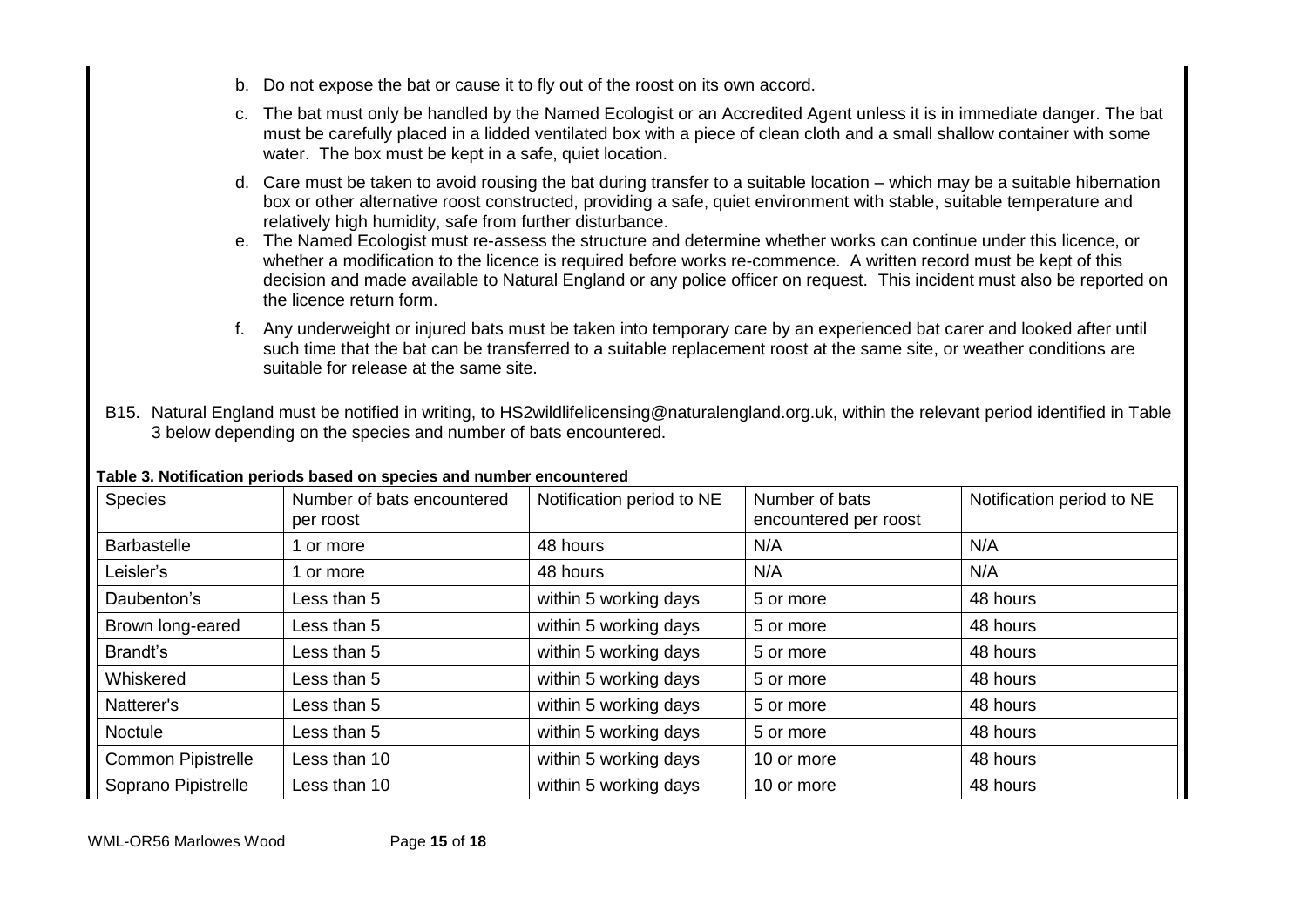- B16. Provision must be made for prompt assistance to deal with any injured bat. Any injured or dead bats must be reported to Natural England on the licence return form.
- B17. Mechanical Demolition (see Definition in Annex Condition B28) of a structure must only take place after the structure been declared free of bats by the Named Ecologist or Accredited Agent.
- B18. If individual bats are discovered unexpectedly, including during periods of adverse weather, then the following steps must be taken:
	- a. Works to that building/structure must stop immediately. If the Named Ecologist or an Accredited Agent is not on site, he/she must be contacted immediately to attend the site.
	- b. Do not expose the bat or cause it to fly out of the roost on its own accord.
	- c. The bat must only be handled by the Named Ecologist or an Accredited Agent unless it is in immediate danger. The bat must be carefully placed in a lidded ventilated box with a piece of clean cloth and a small shallow container with some water. The box must be kept in a safe, quiet location.
	- d. Care must be taken to avoid rousing the bat during transfer to a suitable location which may be a suitable hibernation box or other alternative roost constructed, providing a safe, quiet environment with stable, suitable temperature and relatively high humidity, safe from further disturbance.
	- e. The Named Ecologist or an Accredited Agent must re-assess the structure and determine whether works can continue under this licence, or whether a modification to the licence is required before works re-commence. A written record must be kept of this decision and made available to Natural England or any police officer on request. This incident must also be reported on the licence return form.
	- f. Any underweight or injured bats must be taken into temporary care by an experienced bat carer and looked after until such time that the bat can be transferred to a suitable replacement roost at the same site, or weather conditions are suitable for release at the same site.

# **Compensation and mitigation:**

- B<sub>19.</sub> All roost mitigation features as shown on Figures E3a and E3b must be erected or created in woodlands adjacent to the impacted areas under the direct supervision of the Named Ecologist or Accredited Agent
- B<sub>20</sub>. Bat roost mitigation features must be provided in accordance with the ratios set out in Table 4 below.

# **Table 4. Provision of bat roost mitigation features**

| Roost feature type (Existing confirmed roost or Potential Roost<br>Feature (PRF))                                                   | Minimum replacement ratio<br>(roost mitigation feature: roost or tree lost) |
|-------------------------------------------------------------------------------------------------------------------------------------|-----------------------------------------------------------------------------|
| Used by Barbastelle bat (any roost type)                                                                                            | 4:1 (4 roost mitigation features per confirmed roost)                       |
| Maternity roost / hibernation roost (any species)                                                                                   | 4:1 (4 roost mitigation features per confirmed roost)                       |
| Used by Brandt's bat, Brown long-eared bat, Common pipistrelle<br>bat, Daubenton's bat, Leisler's bat, Natterer's bat, Noctule bat, | 2:1 (2 roost mitigation features per confirmed roost)                       |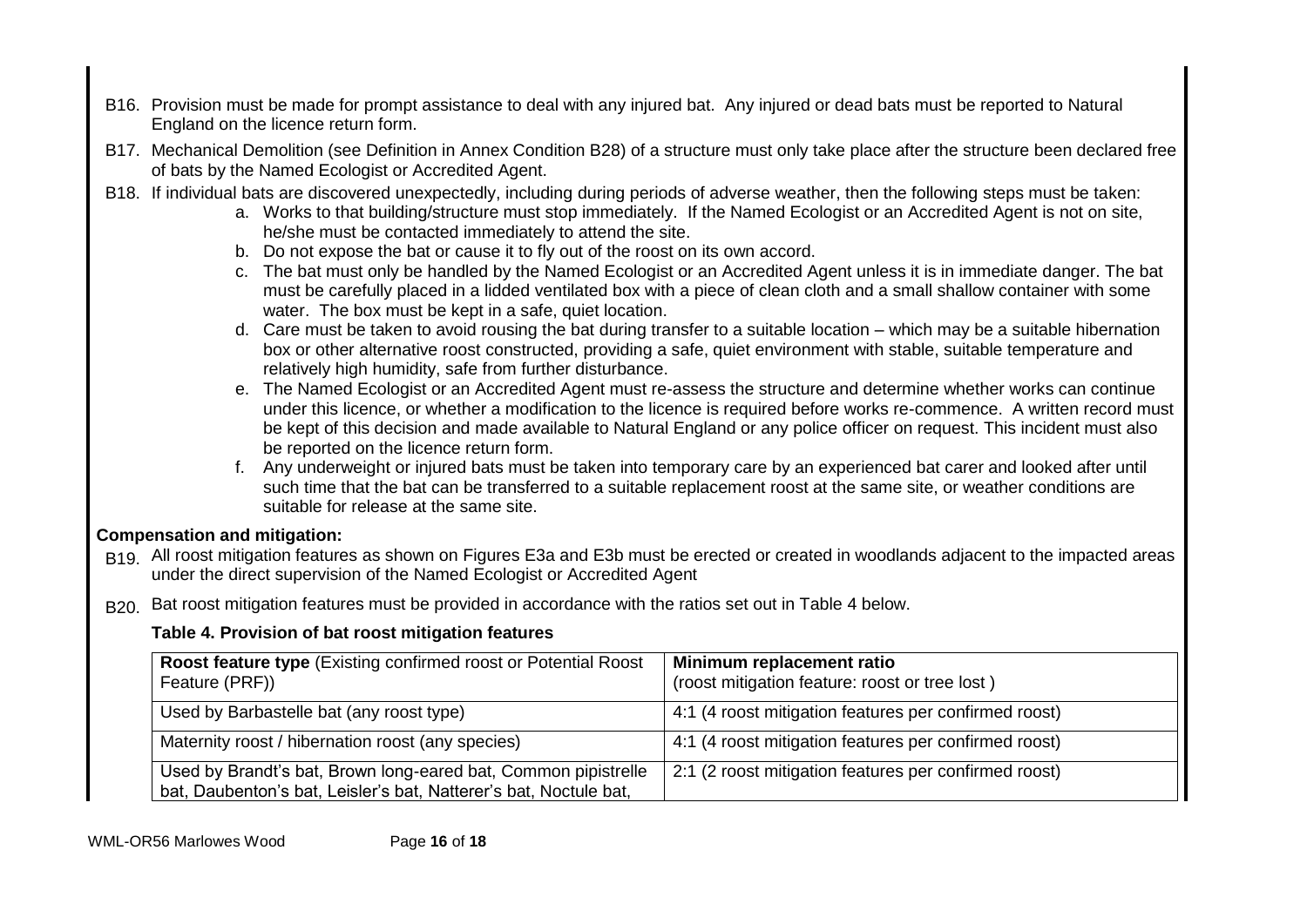| Soprano pipistrelle bat, Whiskered bat (any roost other than<br>maternity roost or hibernation roost)                                                                                                                                                                                                                                                                             |                                                                                                                                     |  |  |  |  |  |  |
|-----------------------------------------------------------------------------------------------------------------------------------------------------------------------------------------------------------------------------------------------------------------------------------------------------------------------------------------------------------------------------------|-------------------------------------------------------------------------------------------------------------------------------------|--|--|--|--|--|--|
| Trees classified as having 'High' or 'Moderate' PRFs                                                                                                                                                                                                                                                                                                                              | 1:1 (1 roost mitigation feature per tree with high PRFs)                                                                            |  |  |  |  |  |  |
| B21. A roost mitigation feature may comprise either a suitable bat box, an existing PRF on a felled tree which has been relocated to an<br>adjacent enhancement area (i.e. a 'monolith' if laid on the ground or a 'totem' if stood upright within a pit) or a new 'veteranised' feature<br>created within either a retained tree or on a felled and relocated monolith or totem. |                                                                                                                                     |  |  |  |  |  |  |
| Post-development site maintenance and habitat management requirements:                                                                                                                                                                                                                                                                                                            |                                                                                                                                     |  |  |  |  |  |  |
| B22. Maintenance of bat boxes must comply with the HS2 Technical Standard - Ecological Monitoring Strategy (ECMS) (ref: HS2-HS2-EV-<br>STR-000-000029 C01 da2ted October 2018).                                                                                                                                                                                                   |                                                                                                                                     |  |  |  |  |  |  |
| B23. In accordance with the Environmental Minimum Requirements (see Definitions) for HS2 Phase One, the licensee must submit to<br>Natural England the Ecology Site Management Plan (ESMP) for Marlowes Wood (ref: 1EW04-LMJ-EV-PLN-NS01-054012), for review<br>and approval, at draft stage and any future versions.                                                             |                                                                                                                                     |  |  |  |  |  |  |
| Post-development monitoring and reporting requirements:                                                                                                                                                                                                                                                                                                                           |                                                                                                                                     |  |  |  |  |  |  |
| B24. Post-impact bat population monitoring must be implemented, in accordance with section E4.2b of the Marlowes Wood Method<br>Statement and E5b of the Marlowes Wood Work Schedule.                                                                                                                                                                                             |                                                                                                                                     |  |  |  |  |  |  |
| B25. An annual monitoring report outlining the results of monitoring and an assessment of any significant impacts must be submitted<br>annually to Natural England following the completion of all specified methods in each calendar year for the duration of monitoring works<br>(see Condition 16 of the licence).                                                             |                                                                                                                                     |  |  |  |  |  |  |
| B26. It is a condition of this licence that the following reports are completed and returned to Natural England as specified:<br>I. Report of action within 14 days (two weeks) after the expiry of the licence;<br>II. Interim annual reports.                                                                                                                                   |                                                                                                                                     |  |  |  |  |  |  |
| Definitions used in this annex:                                                                                                                                                                                                                                                                                                                                                   |                                                                                                                                     |  |  |  |  |  |  |
| B27. For the purpose of this licence the following roost types are defined as:                                                                                                                                                                                                                                                                                                    |                                                                                                                                     |  |  |  |  |  |  |
| the summer.                                                                                                                                                                                                                                                                                                                                                                       | a. Day roost: a place where individual bats, or small groups of males, rest or shelter in the day but are rarely found by night in  |  |  |  |  |  |  |
| on occasion or it could be used regularly by the whole colony.                                                                                                                                                                                                                                                                                                                    | b. Night roost: a place where bats rest or shelter in the night but are rarely found in the day. May be used by a single individual |  |  |  |  |  |  |
| c. Feeding roost: a place where individual bats or a few individuals feed during the night but are rarely present by day.                                                                                                                                                                                                                                                         |                                                                                                                                     |  |  |  |  |  |  |